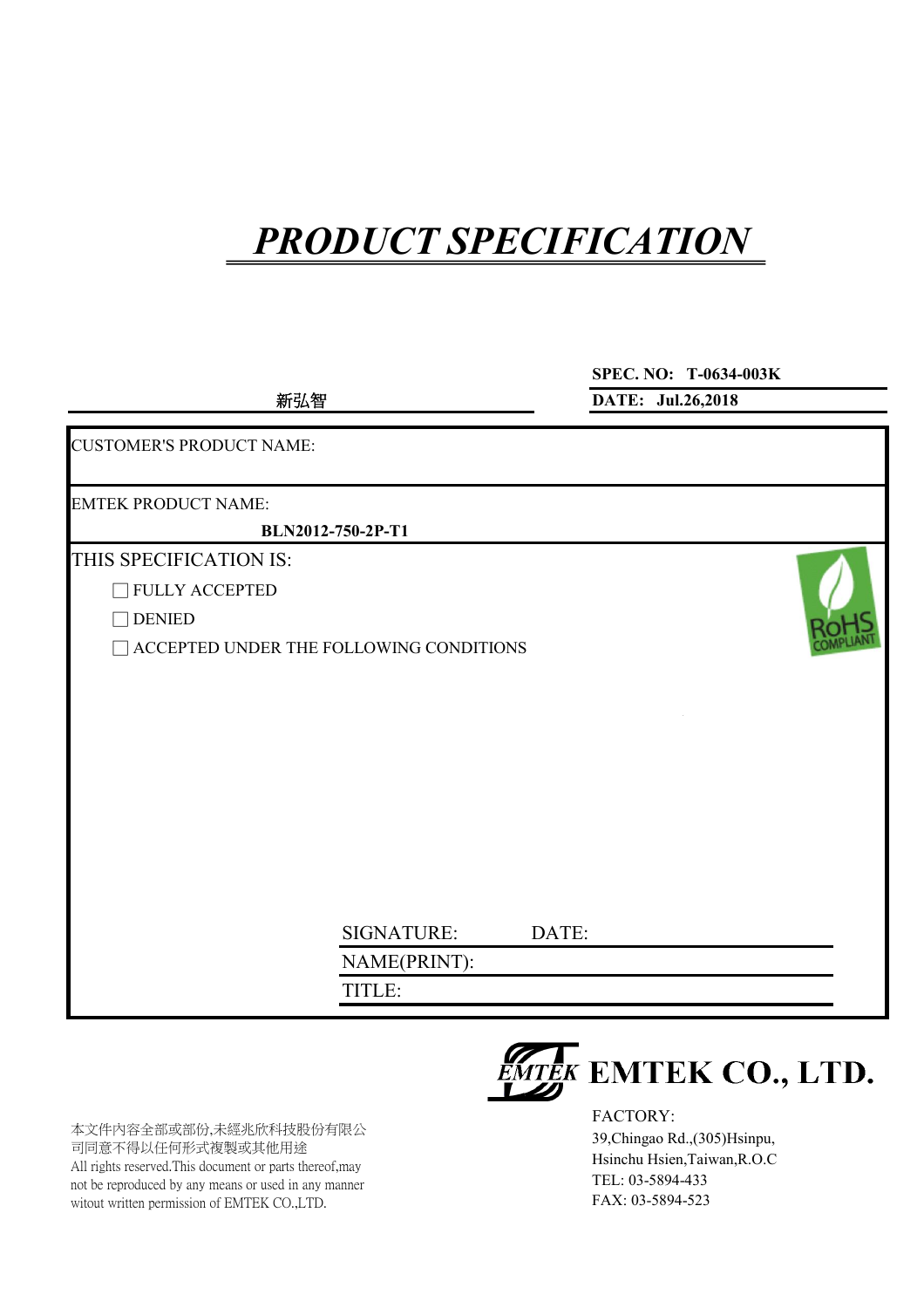

### **1. Scope**

 This specification applies Micro Chip Transformers BLN2012-750-2P-T1 to be delivered to user. 1:1 Broad Band Baluns For TV Tuner Apprications

### **1-1 Features**

- 1. Ultra Miniture Wire Wound Transformer (2.0 x 1.2 x 1.2mm)
- 2. Low Insertion Loss
- 3. Wideband Frequency Range
- 4. Srface Mount

### **1-2 Apprications**

 TV tuners, Cable TV tuners and Comunication apprications that require unbalance mode to balance mode conversion.

### **2. Product Identification**

BLN 2012 - 750 - 2P - T1

- $(1)$   $(2)$   $(3)$   $(4)$   $(5)$
- (1) Product name
- (2) Shapes and dimensions
- (3) Impedance 750:75Ω
- (4) Number of Line: 2P: 2-Line
- (5) Taping Type

### **3. Shapes and Dimensions**





 $A: 2.0 \pm 0.2$  mm  $B \cdot 1.2 \pm 0.2$  mm  $C: 1.2 \pm 0.2$  mm



| Drawn by | <b>Checked by</b> | <b>Approved by</b> |
|----------|-------------------|--------------------|
|          | May, 29.2015      |                    |

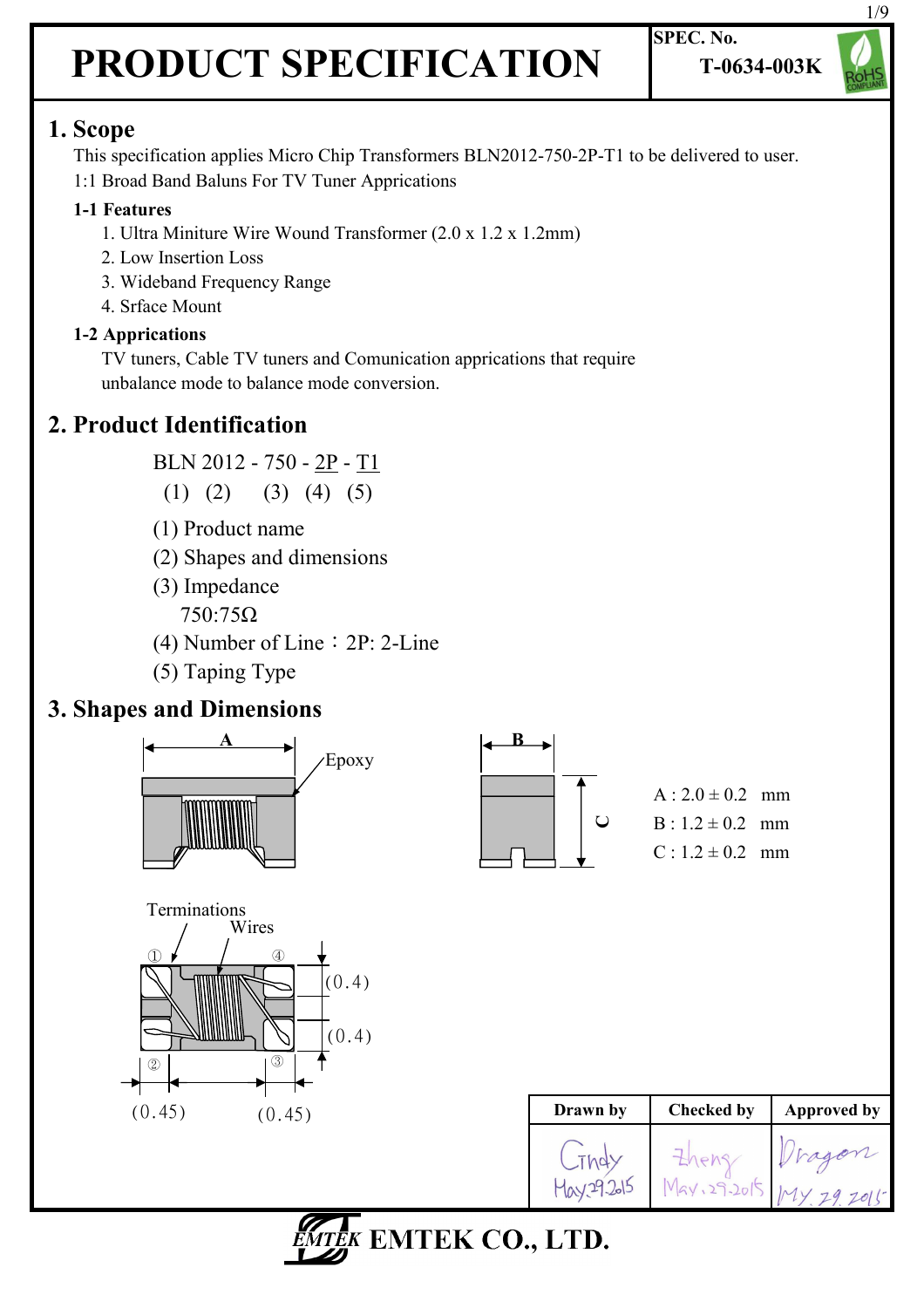**T-0634-003K**

**SPEC. No.**

# 2/9

### **4. Equivalent Circuit**



### **5. Electrical Characterisitcs**

### **5-1 Electrical Spec.**

| Our Product Part Number | Frequency  | Unbalance  | Balance    | Insertion | <b>CMRR</b> | Rated   | Rated   | Withstand | Insulation  |
|-------------------------|------------|------------|------------|-----------|-------------|---------|---------|-----------|-------------|
|                         | Range      | Impedance  | Impedance  | Loss(dB)  | (dB)        | Current | Voltage | Voltage   | Resistance  |
|                         | (MHz)      | $(\Omega)$ | $(\Omega)$ | Typ.      | Typ.        | (mA)    | (V)     | [V]       | $(M\Omega)$ |
| BLN2012-750-2P-T1       | $50 - 870$ | 75         | 75         | 1.5       | 20          | 200     | 50      | 125       | 10          |



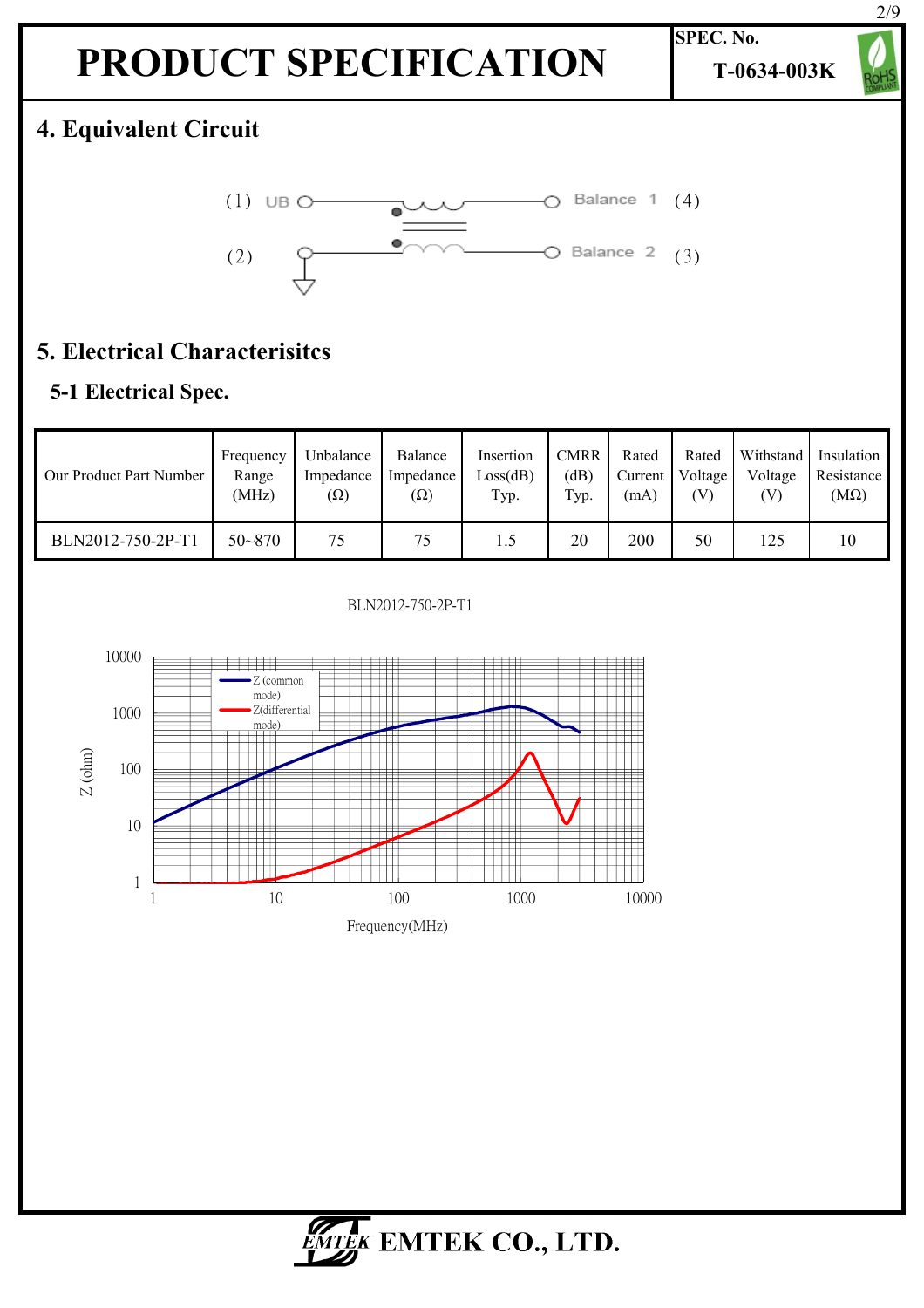**SPEC. No. T-0634-003K** 3/9

#### **Insertion Loss(Reference)**



#### **CMRR(Reference)**



#### Tr3 Sds21/Scs21 Log Mag 10.00dB/ Ref 0.000dB [F4]

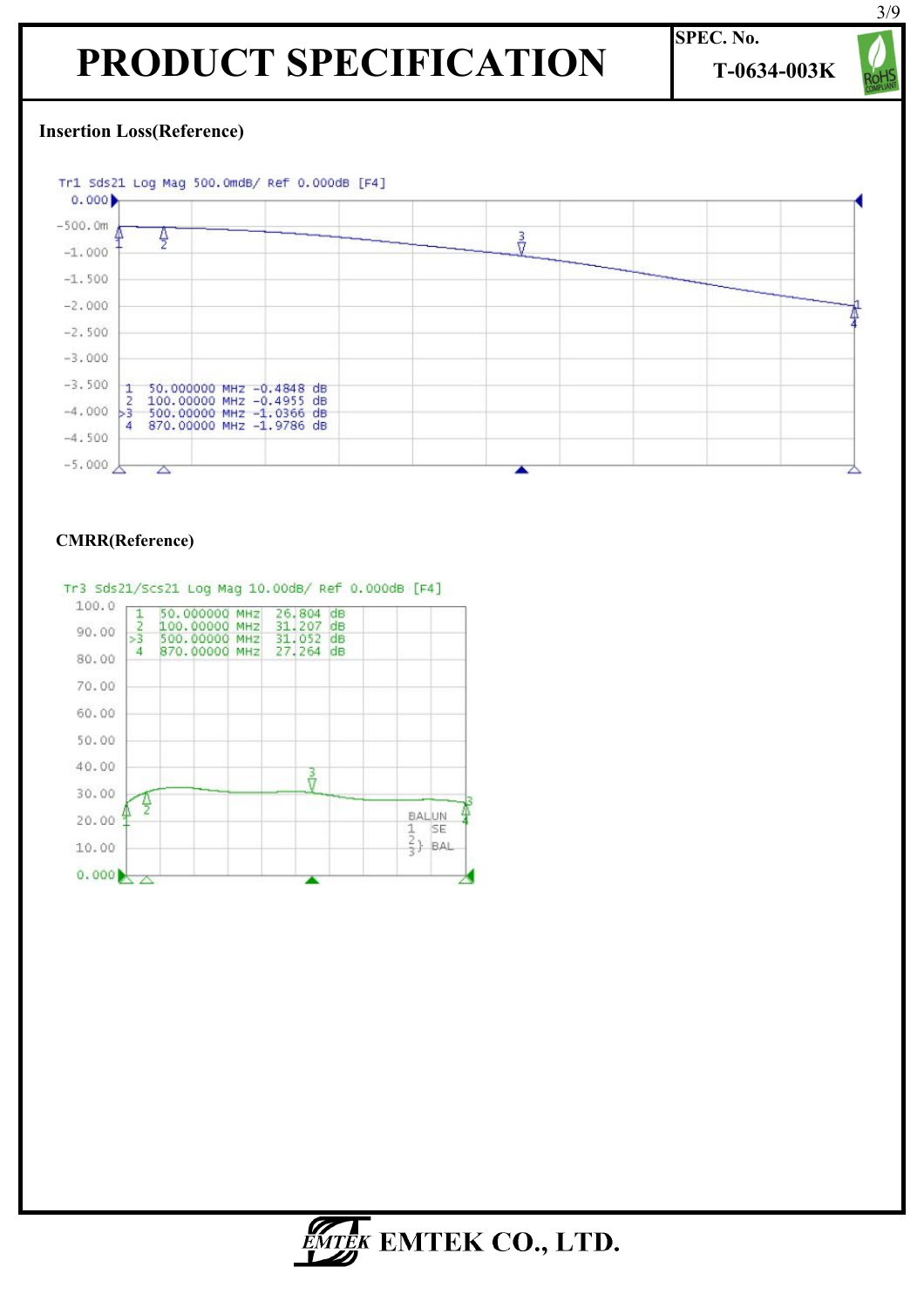#### **5-2 Test Equipment**

#### **5-2-1 Impedance**

Measured by using Agilent E4991A RF Impedance Analyzer.



#### **5-2-2 DC Resistance**

Measured by using Chroma 16502 mill ohm meter.



#### **5-2-3 Insulation Resistance**

 Measured by using Chroma 19073 Measurement voltage : 50V





**T-0634-003K**

**SPEC. No.**

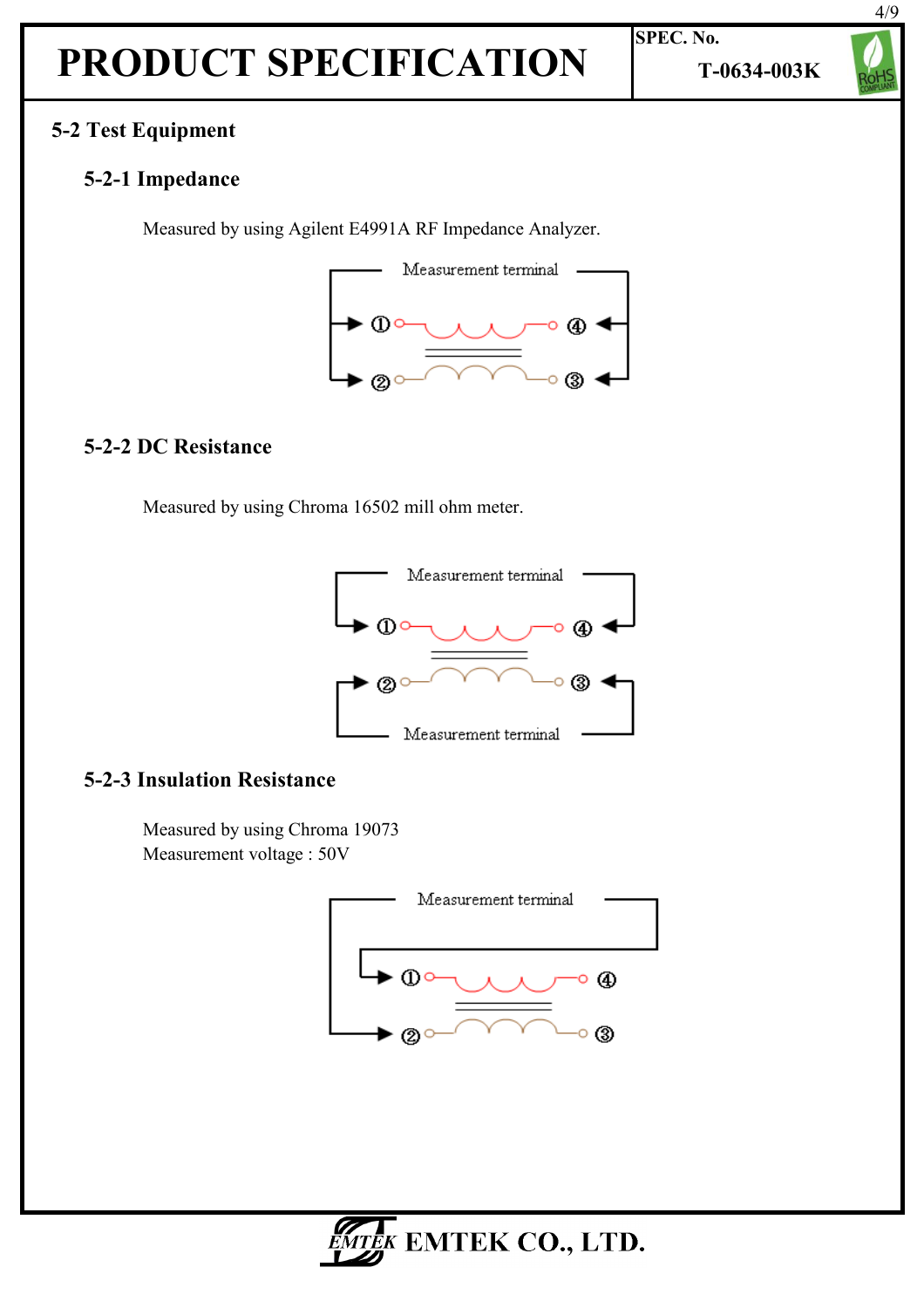**SPEC. No. T-0634-003K**

### **6. Reliability Test**

| Operating temperature : -40 to +105 $\degree$ C |                                                                                                          | Storage temp and humidity : $20-25^{\circ}$ C<br>60%RH max.                                                                   |  |  |  |  |
|-------------------------------------------------|----------------------------------------------------------------------------------------------------------|-------------------------------------------------------------------------------------------------------------------------------|--|--|--|--|
| Item                                            | <b>Specifications</b>                                                                                    | <b>Test conditions</b>                                                                                                        |  |  |  |  |
| Solder ability                                  | It can be connected on the<br>Recommendation soldering<br>condition.                                     | Apply cream solder to the test circuit board.<br>It is mounted on the recommendation soldering<br>condition.                  |  |  |  |  |
| Terminal<br>strength                            | The terminal electrode and the<br>ferrite must not be damaged.                                           | Solder a chip to test substrate, and then laterally<br>apply a load 0.5Kg in the arrow direction.<br>$\phi$ 1.0<br>Test Board |  |  |  |  |
| Strength on<br>PC Board<br>bending              | The terminal electrode and the<br>ferrite must not be damaged.<br>45<br>40<br>100<br>length <sup>-</sup> | Soldering a chip to a test substrate,<br>bend the substrate by 2mm and then return.<br>45<br>Width side                       |  |  |  |  |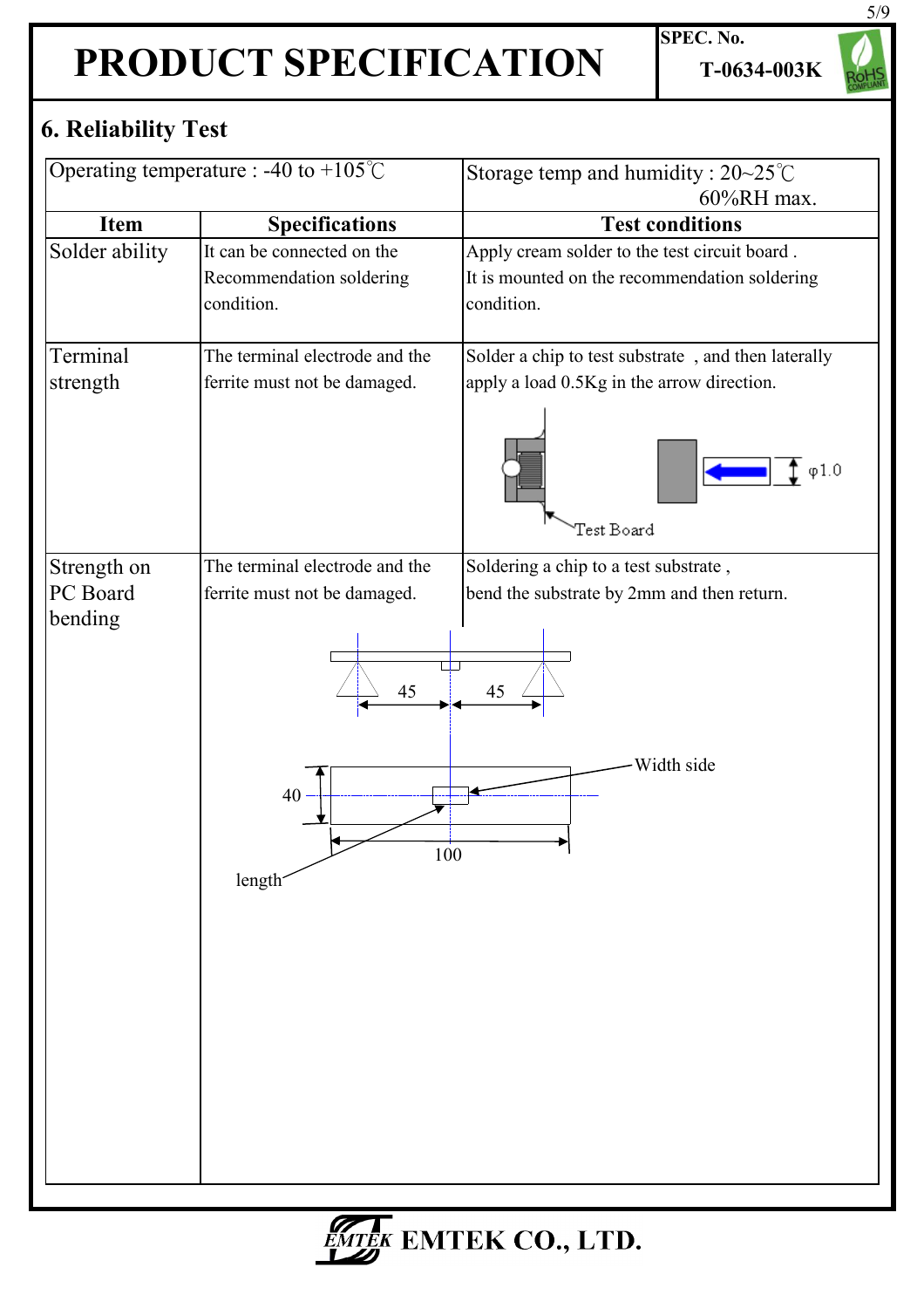**SPEC. No. T-0634-003K**



| <b>Item</b>                       | <b>Specifications</b>                                                                                                                                                             | <b>Test conditions</b>                                                                                                                                                                                                                 |
|-----------------------------------|-----------------------------------------------------------------------------------------------------------------------------------------------------------------------------------|----------------------------------------------------------------------------------------------------------------------------------------------------------------------------------------------------------------------------------------|
|                                   | 20<br>$\overline{0}$<br>R10                                                                                                                                                       | Force<br>Dimensions in mm<br>Test board: Glass base epoxy multiplayer board pc board pattern.                                                                                                                                          |
|                                   |                                                                                                                                                                                   | PC board pattern : Recommended PC board pattern.                                                                                                                                                                                       |
| High<br>temperature<br>resistance | Appearance : Ferrite shall not be<br>damaged.<br>Impedance: Within $\pm 20\%$ of the<br>initial value.<br>insulation resistance: $>10(M\Omega)$<br>DC resistance : standard value | Temperature : $+105 \pm 2^{\circ}$ C<br>Applied voltage : Rated voltage<br>Applied current : Rated current<br>Testing time : $50\pm12$ hours<br>Measurement: After placing for 24 hours min.                                           |
| Humidity<br>resistance            | inside.                                                                                                                                                                           | Temperature : $+85\pm2^{\circ}$ C<br>Humidity: 40 to 60%RH<br>Applied current : Rated current<br>Applied voltage : Rated voltage<br>Testing time : $500 \pm 12$ hours<br>Measurement: After placing for 24 hours min.                  |
| Thermal cycle                     |                                                                                                                                                                                   | Temperature : $-25^{\circ}C, +85^{\circ}C$<br>kept stabilized for 30 minutes each.<br>Cycle: 5 cycle<br>Measurement: After placing for 24 hours min.<br>1 cycle<br>30 min.<br>$+105^\circ$ C<br>$3$ min.<br>$-40^{\circ}$ C<br>30 min. |

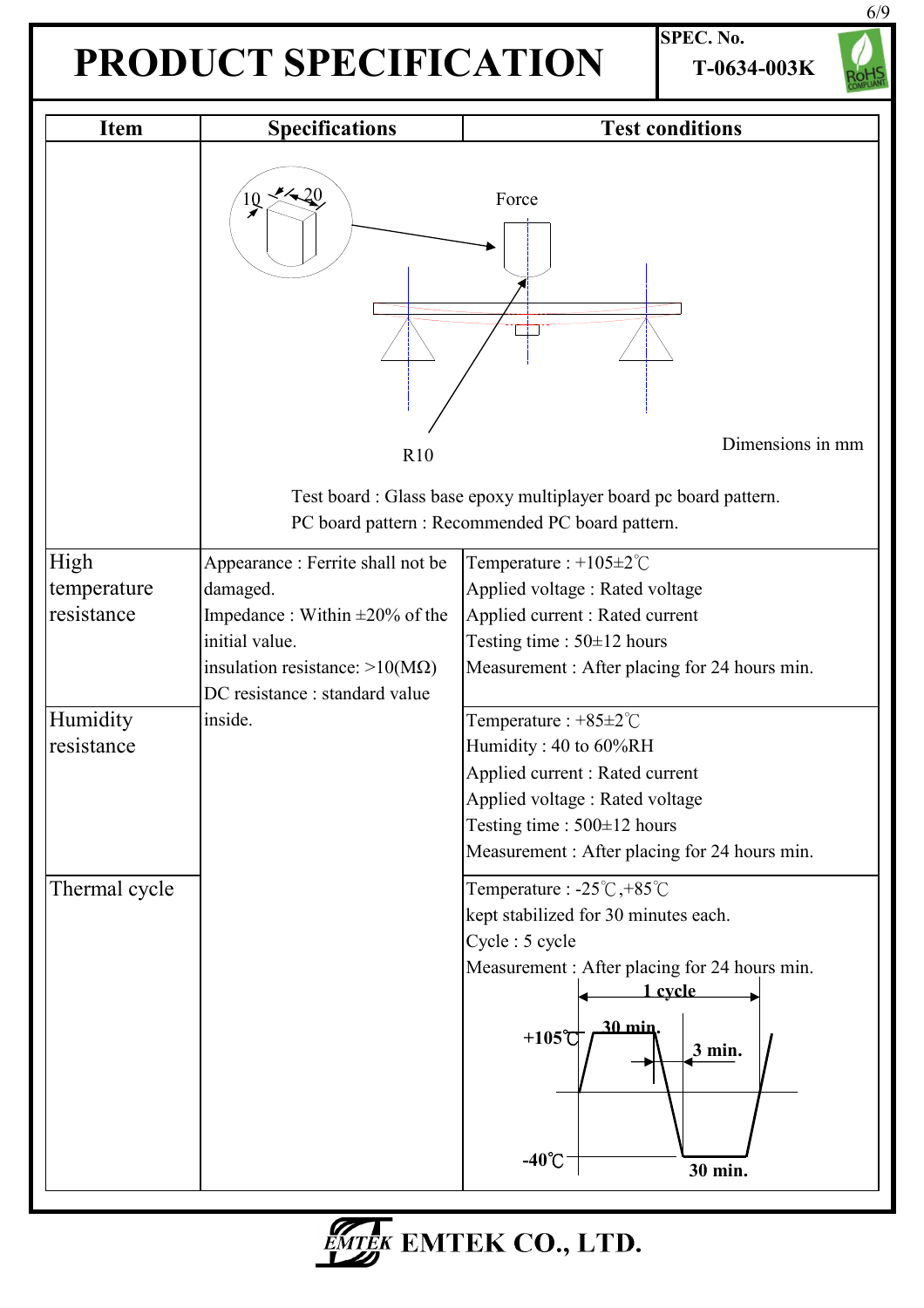**SPEC. No. T-0634-003K**

7/9

| Item        | <b>Specifications</b>             | <b>Test conditions</b>                          |
|-------------|-----------------------------------|-------------------------------------------------|
| Low         |                                   | Temperature : $-40\pm2^{\circ}$ C               |
| temperature |                                   | Testing time : $48\pm12$ hours                  |
| resistance  |                                   | Measurement: After placing for 24 hours min.    |
|             |                                   |                                                 |
| Vibration   | Appearance : Ferrite shall not be | Frequency : 10 to 50 $Hz$                       |
|             | damaged.                          | Amplitude : 1.52 mm                             |
|             |                                   | Dimension and times $: X, Y$ and $Z$ directions |
|             |                                   | for 2 hours each.                               |
|             |                                   |                                                 |

### **7. Packaging**

The packaging must be done not to receive any damage during transporting and storing.

### **7-1 Tape dimensions**



( Dimensions in mm; Tolerance:  $\pm 0.1$ )

Bo

| $\sim$<br>ymbol<br>ັ | w |  | <b>AV</b>                     | ∽<br><sub>B0</sub> | 11 V   |                  |
|----------------------|---|--|-------------------------------|--------------------|--------|------------------|
| Dimension            |   |  | $\mathbf{1} \cdot \mathbf{0}$ | . .<br>∸<br>∠.⊤∠   | ∸<br>. | $\Omega$<br>∪.∠∠ |

#### **7-2 Reel dimensions**



|        | (Dimensions in mm) |
|--------|--------------------|
| Symbol |                    |
| Α      | 180                |
| B      | 60                 |
| C      | 13                 |
| D      | 14.4               |
| F.     | 84                 |



E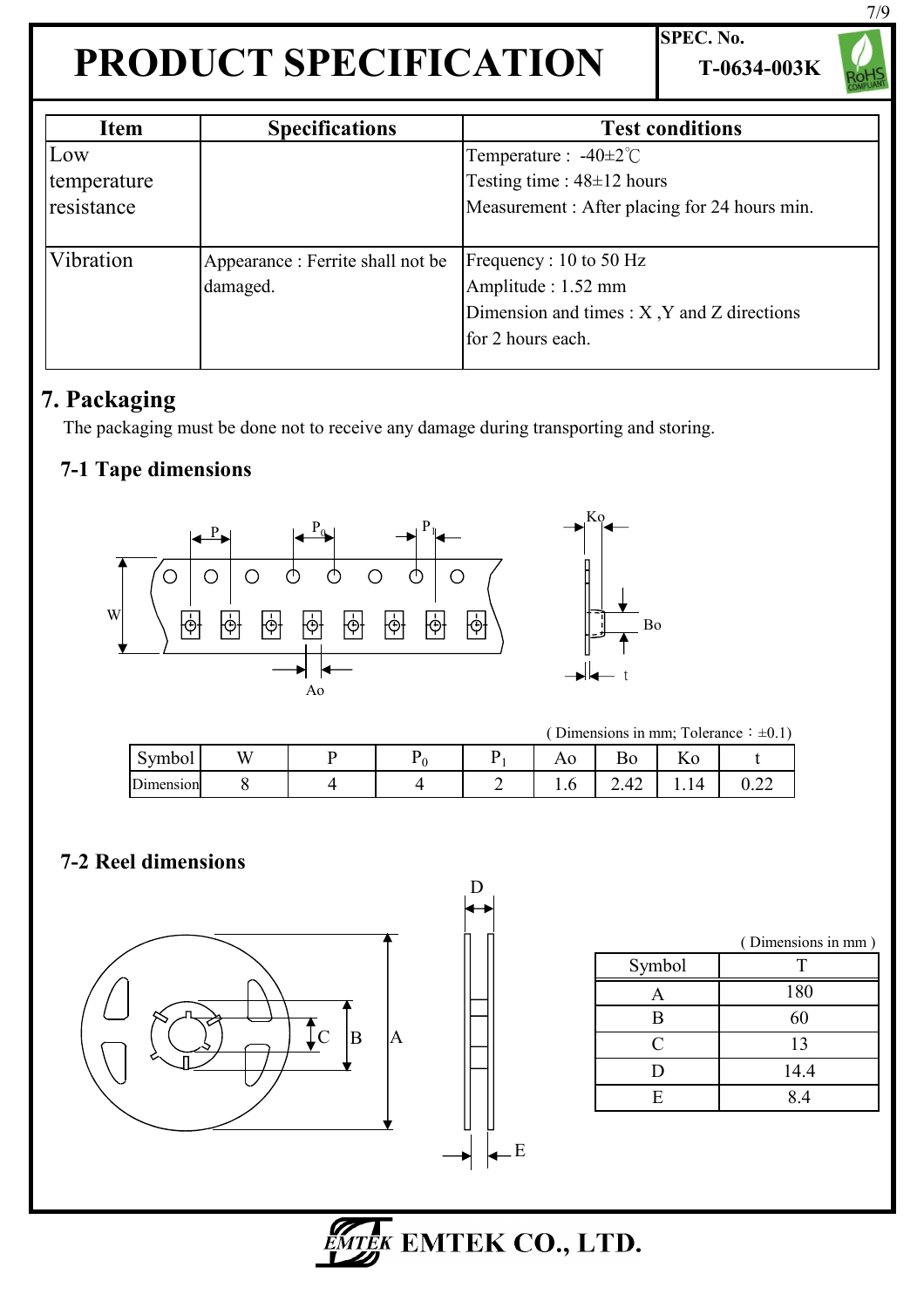# **PRODUCT SPECIFICATION F-0634-003K**

**SPEC. No.**



### **7-3 Tapping figure**



### **7-4 Packaging Form**

There shall not continuation more than two vacancies of the product.



Material of carrier tape : Polystyrene Material of cover tape : Polyester

### **7-5 Cover Tape Peel Strength**

The force for tearing off cover tape is  $0.05~0.69(N)$  in the arrow direction at the following conditions:

Temperature :  $5 \sim 35^{\circ}$ C Humidity :  $45 \sim 85\%$ Atmospheric pressure : 860 ~ 1060 hpa